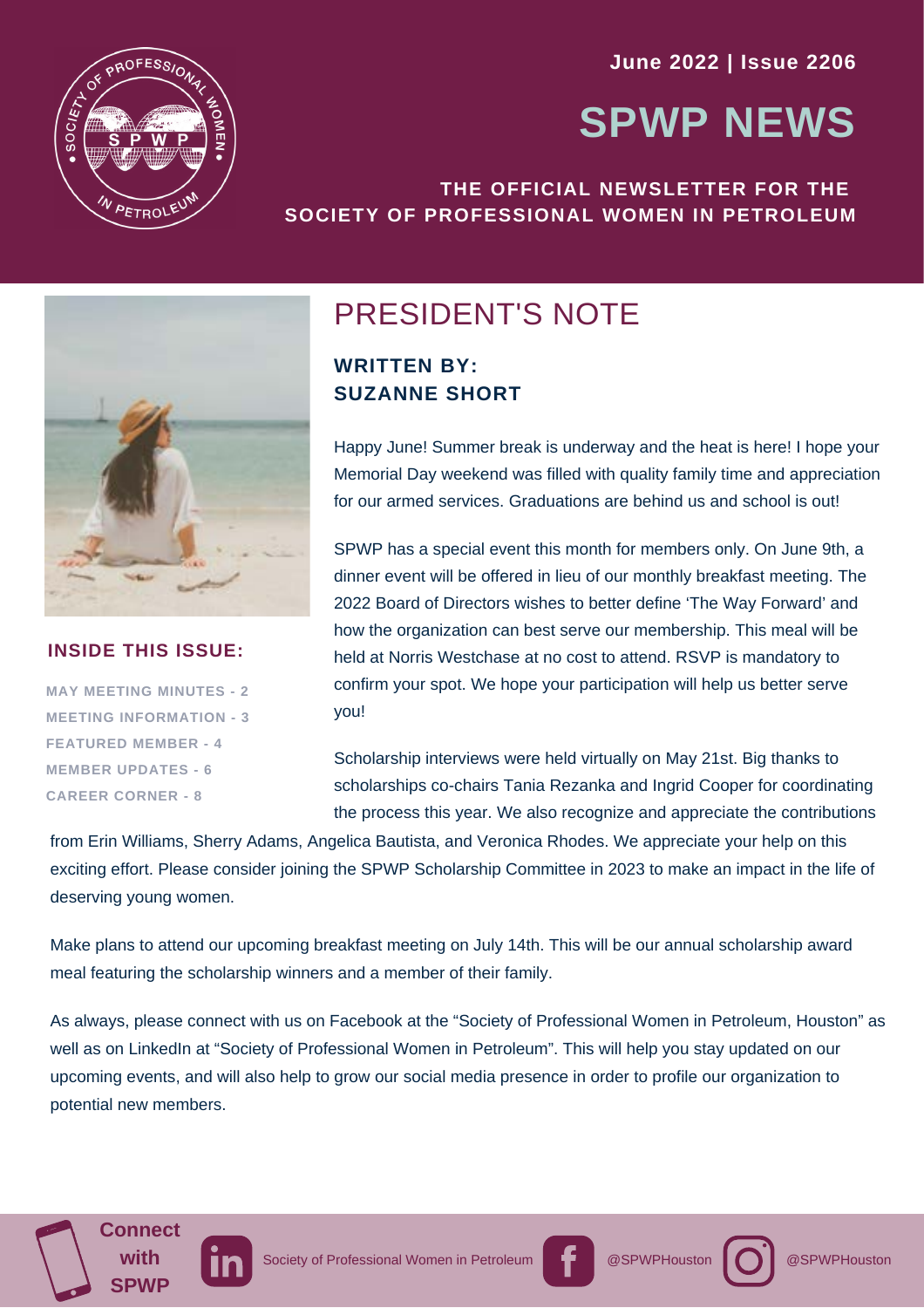### MAY MINUTES

### **SUBMITTED BY: ERIN WILLIAMS**

President Suzanne Short called the meeting to order at 7:31 am on May 12, 2022.

Suzanne welcomed all members and guests and introduced the 2022 Board Members.

Suzanne asked for a motion to approve the April 2022 minutes as written in the newsletter. Suzette Olivan approved the minutes as posted, and Yalonda Henderson seconded. No one opposed, so the minutes were approved as written.

2nd Vice President, Yalonda Henderson introduced the May meeting speaker, LaDonna Blackwell, to speak on Risk Management Solutions in Logistics. LaDonna Blackwell is the Southeast Divisional Account Executive for Avalon Risk Management. LaDonna presented a 2-part presentation on insurance: cargo and cyber. Cargo insurance covers loss or damage due to any circumstance, with 5 exclusions, which she explained in detail. She also introduced the concept of "kidnap & ransom" insurance which covers monies paid to kidnappers or extortionists as a result of kidnapping. LaDonna presented on several statistics regarding the costs associated with data breaches in the US, which has the highest annual average cost in the world for data breaches (\$9.5M). She identified 8 common causes for a data breach with social engineering (i.e. phishing) being cited as the leading cause and presented on types of coverage associated with these crimes. LaDonna then opened the floor for questions and comments.

Suzanne mentioned that there were no member birthday or anniversaries to recognize for the month.

Suzanne announced the closed dinner meeting coming up in June where SPWP will be discussing "The Way Forward" and encouraged all members present to attend.

Suzanne announced the cancellation of Adopt-a-County Mile for Saturday, May 14.

Suzanne announced scholarship interviews on May 21, which prompted guest questions on scholarship criteria. Suzanne reiterated the parameters of the scholarship program for our guests.

Suzanne reminded the attendees to connect with SPWP on social media.

The meeting was adjourned at 8:23 am.

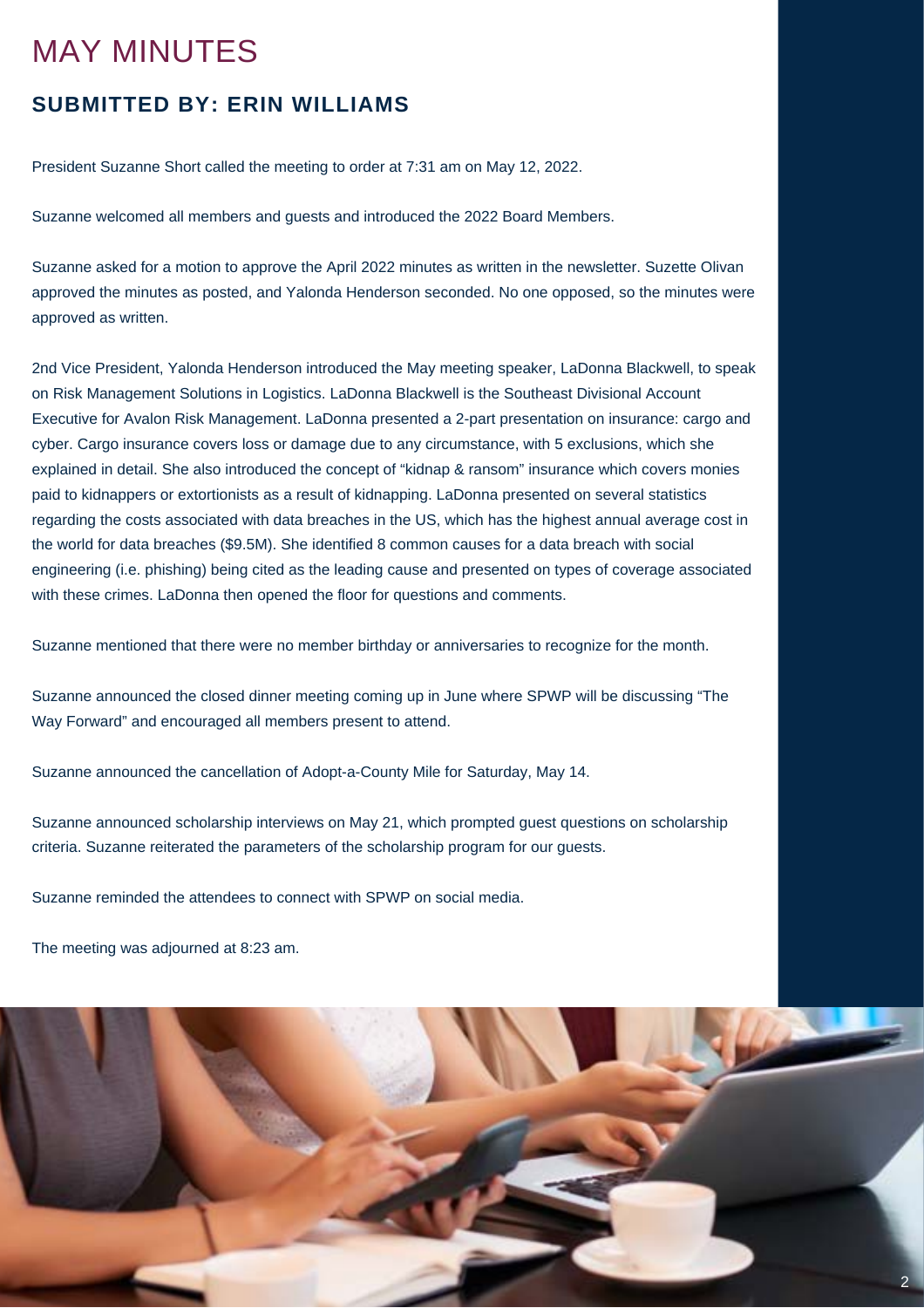# **JUNE DINNER**

## **The Way Forward Dinner Meeting Agenda**

- **Welcome to members** 1.
- **Table Talks** 2.
- **SPWP History** 3.
- **Bylaws review** 4.
- **Financial report** 5.
- **Future meetings** 6.
- **Committees** 7.
- **Calls to Action** 8.
- **Dismissal** 9.

## UPCOMING BREAKFAST MEETINGS INCLUDE

July 2022 - 2022 Scholarship Recipients August 2022 - Scott Singleton, Strox Systems *Annual joint meeting with AADE Houston Chapter* September 2022 - Christina Penrose, Lubrizol October 2022 - TBA November 2022 - Annual Board of Directors Election, *closed meeting* December 2022 - SPWP Annual Holiday Party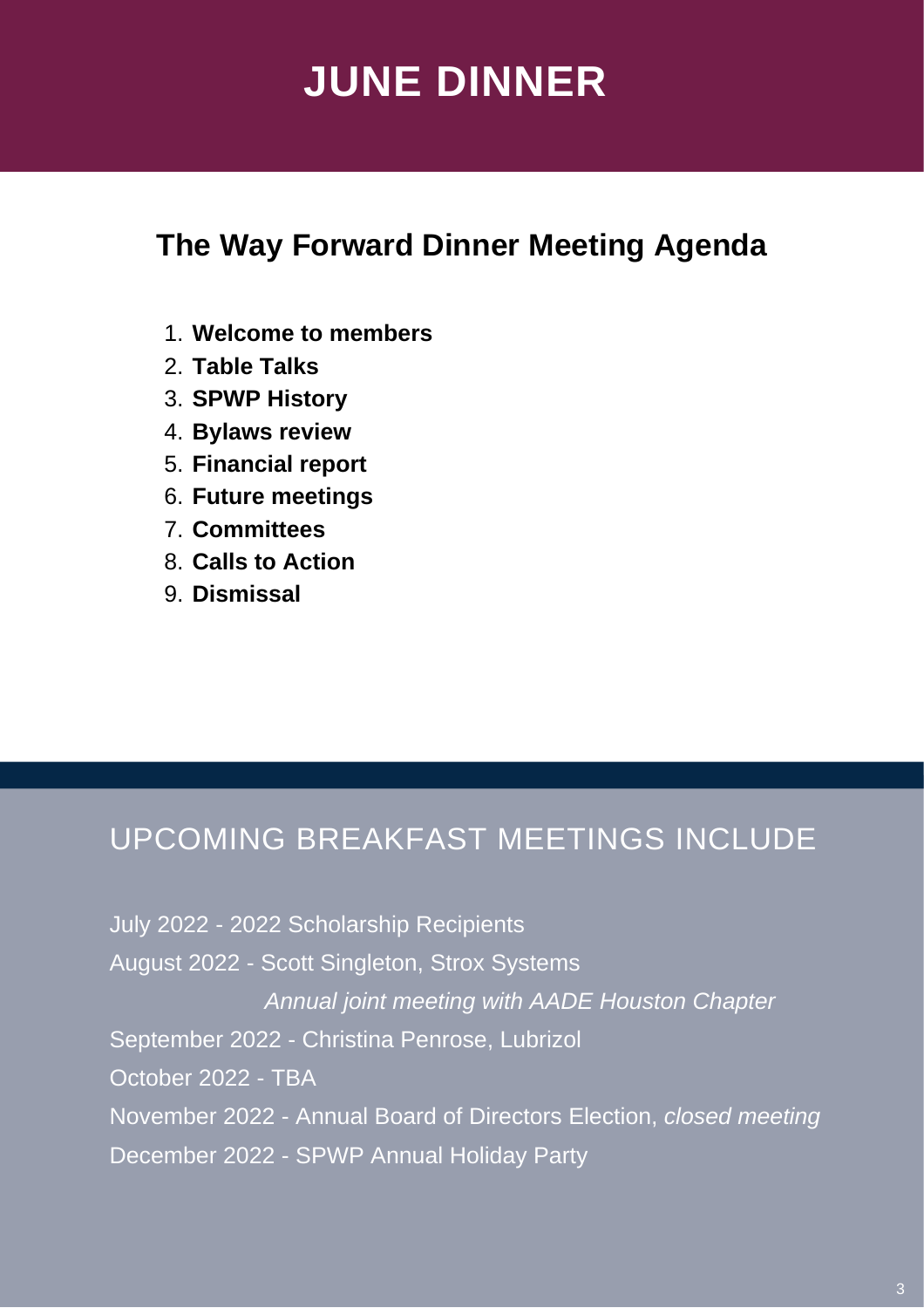# **MEMBER RECOGNITION**

## MEMBER SPOTLIGHT

### **TANIA REZANKA SCHMIDT + CLEMENS**

**1. How did you get started in the oil & gas industry?** My father inspired me, when we lived in Mexico my father worked for PEMEX as a refining laborer but my interest did not really begin until May 2008 when I officially started my first official graduate career as a Sales Engineer for WIKA Instruments LP. I graduated from the University of Houston with a B.S. in Mechanical Engineering Technology. My first internship was as an Engineer Intern with HSI down by Hobby Airport, where they built centrifugal blowers. There, I learned about refineries and instrumentation, which led me to seek companies like WIKA Instruments, LP where I received a job offer as a Sales Engineer.



**2. What is your area of specialty (i.e. sales, accounting, engineering, etc.)?** Sales

### **3. When people seek out your help, what do they usually need help with?**

Mostly for being a good listener and willing to teach and coach others around me. I am a team player and a gogetter.

### **4. Who has been the most influential person in your career and why?**

I've had many influential people in my life but one that really inspired me to become who I am now is Ms. Ellen Moore. Ellen was my Sales Manager back in 2014, at Oceaneering and was my outstanding mentor. When I started in this industry, I always felt belittled by men and never given the chance to prove my self-worth. She inspired me to understand my self-worth and to achieve by striving with a purpose. I learned to set goals for myself and earn selfrespect even though I was a woman and a minority. She taught me the right techniques and tools to get my hard work recognized and understood. Thanks to her constant push and trusting my work and ethic, I began to show everyone I was more than just a Sales Engineer.

### **5. What is the best career advice you've received?**

Never give up and be consistent. Reaching your career goals takes sacrifice, hard work, and confidence.

### **6. Were you born in Houston? If not, what brought you here?**

I was born in Monterrey, Nuevo Leon, Mexico. My parents came to the United States to seek opportunities and they were able to achieve their personal goals of having three children graduate from the University of Houston.

### **7. What is your favorite place in the world?**

It used to be Niagara Falls, in Canada until I visited Germany and Spain last year for the very first time! Now it is Europe as I love the culture and amazing scenery.

### **8. What is your favorite book or movie?**

I didn't really like any books in particular until I read The Most Powerful Woman in the Room is YOU by Lydia Fenet. My favorite all time movie is Armageddon (1998) with Bruce Willis. I love space movies!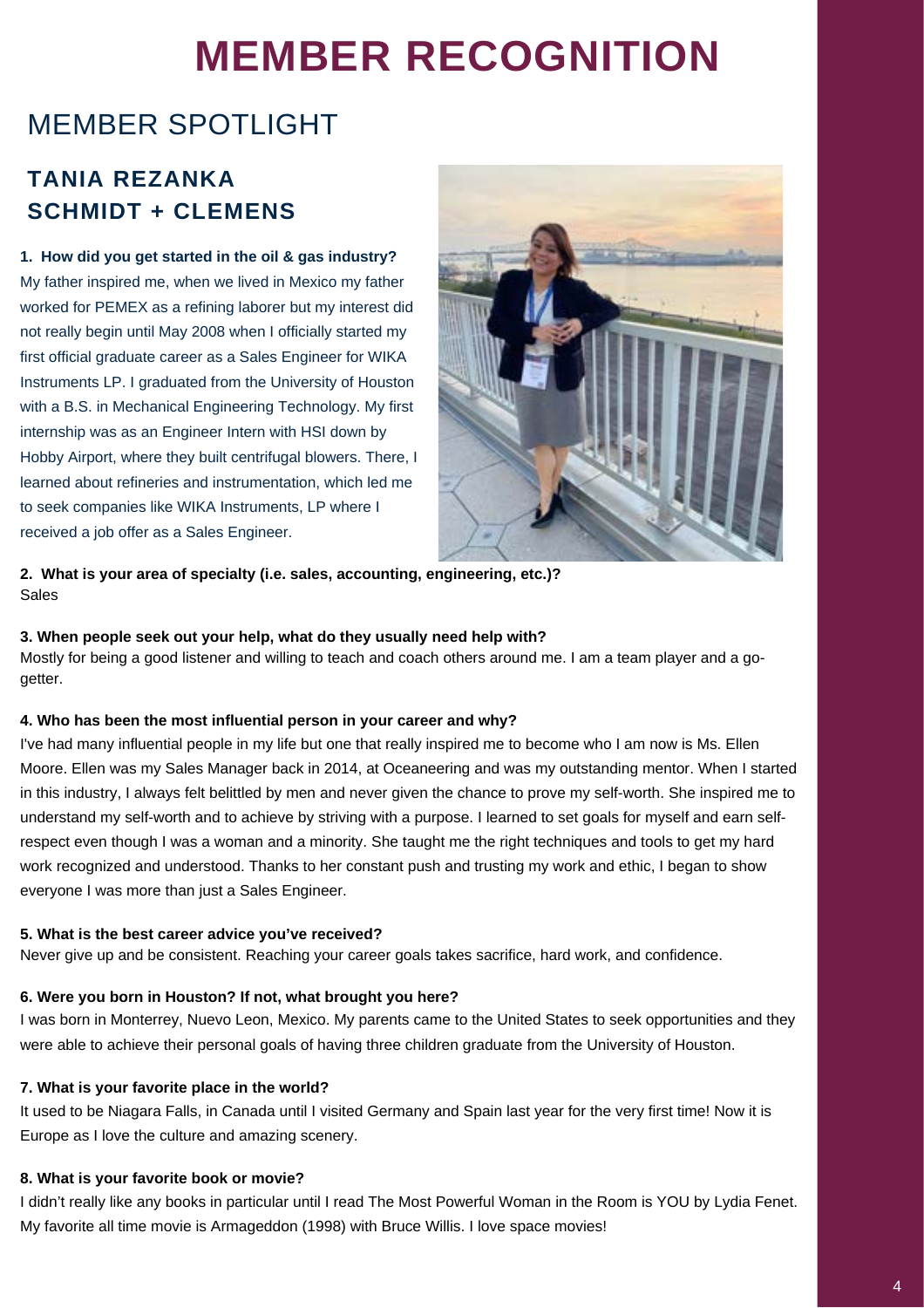# **MEMBER RECOGNITION**

## MEMBER SPOTLIGHT

### **TANIA REZANKA SCHMIDT + CLEMENS**

### **9. If time and money were no issue, what hobby would you pursue?**

I have a few hobbies but I mainly love photography. If I could do that full-time, I would. If money were not an issue, I would travel the world to photograph people of different cultures, nature at its best, and macros of anything that would be of interest. Other hobbies are painting and beekeeping.

**10. How did you become involved in SPWP?** Former member, Terri Wadley reached out to me through LinkedIn and sent me an invite to the SPWP Christmas Party Celebration to meet her in person. Mrs. Lellany



Conaway also helped me as a mentor. I have now been an SPWP Member for 2 years this past February.

### **11. What is one additional thing you haven't already told us that you'd like us to know about you?**

I love the petroleum industry in general and I am among the few Hispanic women and Hispanic female engineers in this industry in the US. I am very proud of being a woman who represents the oil & gas industry and I wish more women would have the courage to join the oil & gas industry as well.

## **HAVE YOU UPDATED YOUR INFORMATION?**

Be sure to keep your membership information up to date. You may need to submit new info if:

- Company change
- New email address
- New phone number
- Recent move
- Contact preference changes
- Committee preference changes

Submit all necessary changes to our secretary at your earliest convenience so you don't miss out on important updates!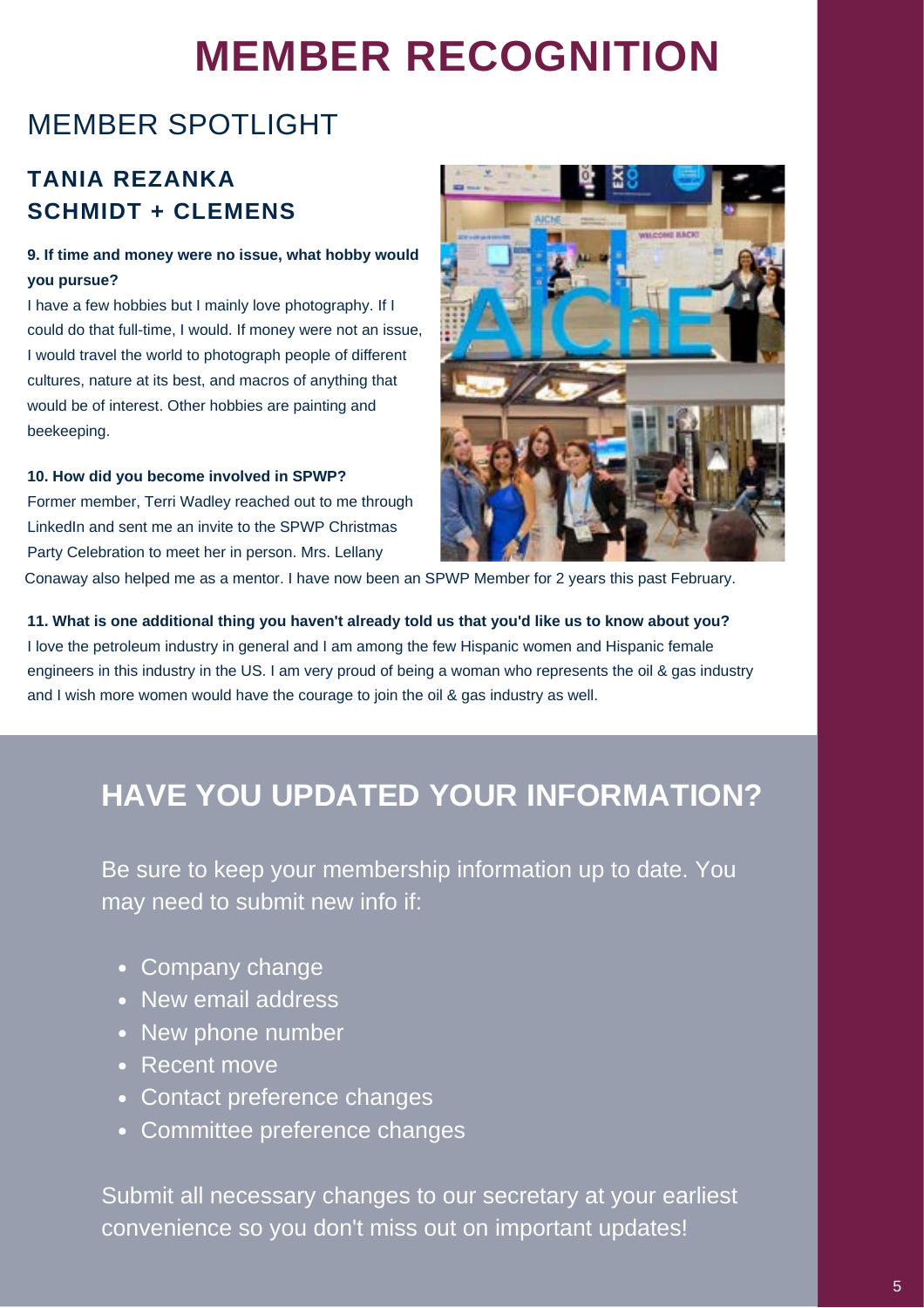# **MEMBER RECOGNITION**



**June 13 - Suzette Olivan**

**June 22 - Ingrid Cooper**

## **June 7 - Kelsey Hulett June 18 - Suzanne Short**





**Angelica Bautista Erin Williams Ingrid Cooper Sherry Adams Tania Rezanka Veronica Rhodes**

Thank you to all our scholarship committee who helped select our 2022 recipients! Each of these ladies served in a different, but necessary role. Thanks for your willingness to participate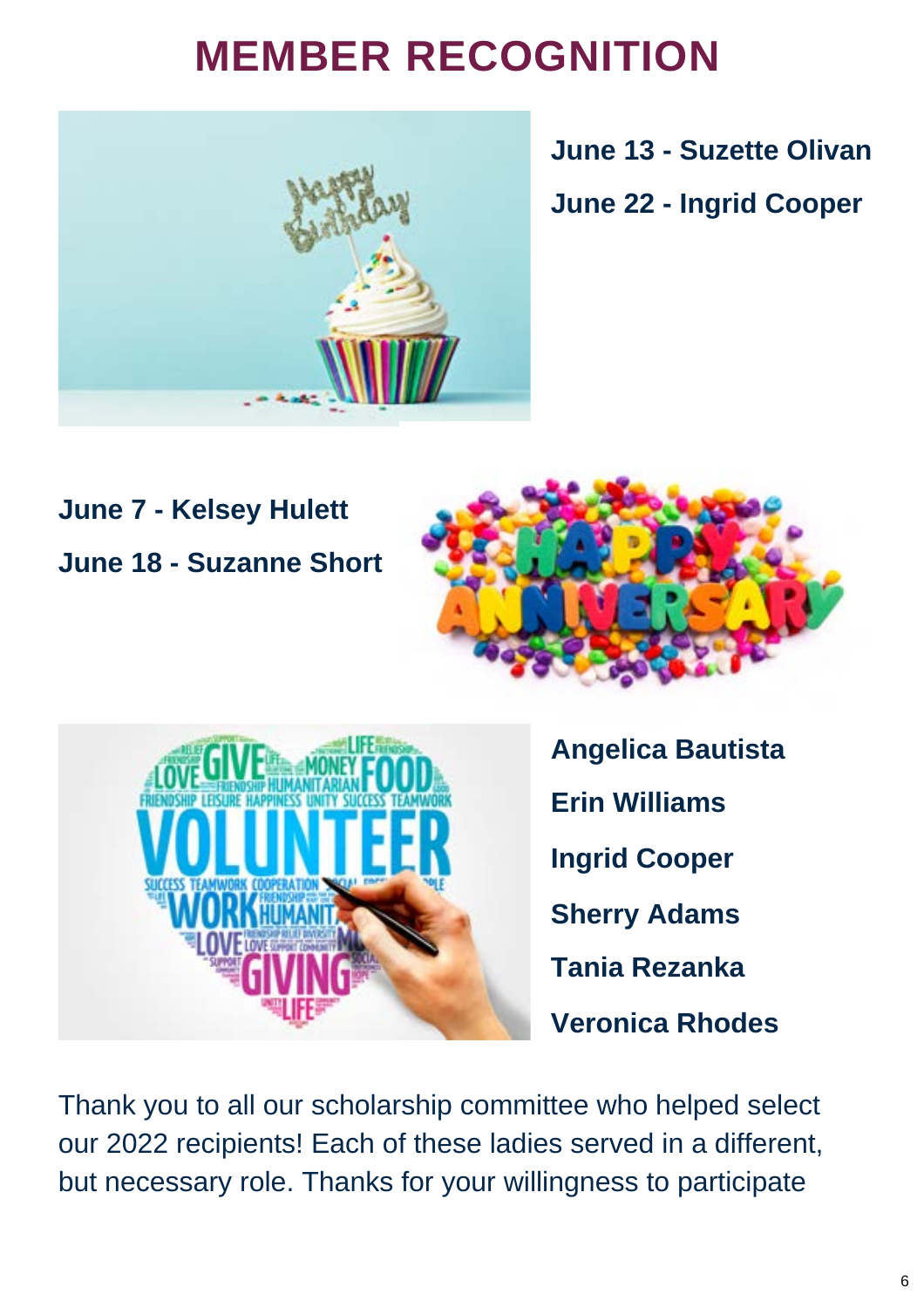# **MEMBER UPDATES**

## SUZETTE OLIVAN

Suzette Olivan (Stratum Reservoir) recently had a work trip to Villahermosa, Mexico where she was able to visit the Pyramids of Comalco. Comalco is an ancient [Maya](https://en.wikipedia.org/wiki/Maya_civilization) [archaeological site](https://en.wikipedia.org/wiki/Archaeological_site) in the State of [Tabasco,](https://en.wikipedia.org/wiki/Tabasco_State) Mexico. While there, she was able to learn a little on the history of Tabasco.

Thanks for sharing your travels Suzette!





## KELSEY HULETT

Kelsey Hulett (NOV) and her husband unplugged for a quick weekend getaway to College Station, Texas, the home of her alma mater, Texas A&M.

We're glad you had a chance to unplug!

## ERIN WILLIAMS

Erin Williams (NOV) was officially inducted into the NOV Toastmasters chapter, *inNOVators,* as an official member. Erin also attended her son's middle school award ceremony where he received several awards including straight A honor roll for 2021-2022, accelerated reader program, and President's recognition of academic achievement.



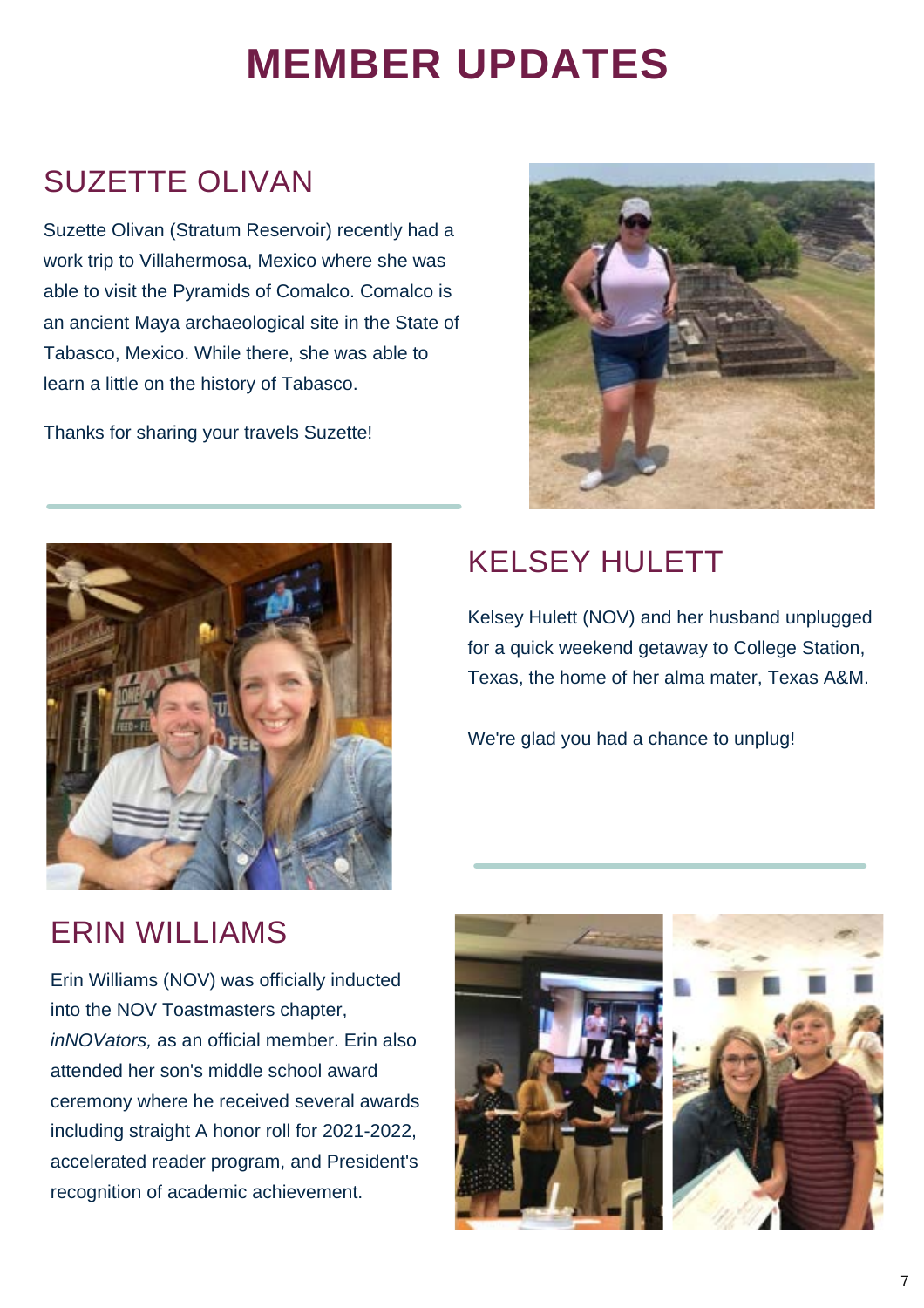# **CAREER CORNER**

### 8 Actions To Consider When Preparing For Retirement

It is never to early to begin talking about retirement. In fact, if you are employed, there is no better time to start planning. With the FIRE movement *(Financial Independence, Retire Early)* picking up steam and others not far off from retirement, it seems like a great time to think about retirement, no matter your career stage.

Below are 8 actions that those looking to retire are reviewing with their financial advisors:

#### **Ramp up savings strategies**

In order to put some cash away, consider looking into one or more of these strategies: catch-up contributions, after-tax contributions, Roth conversions, backdoor Roth IRA, Health Savings Accounts (HSA), and Annuities.

#### **Save NOW**

There are 3 major points to consider when it comes to saving for retirement: How long you save, how much you save, and how much your investments earn. While you fully control the first 2 points, you can typically find investment scenarios or calculators to help forecast the return. Again, the keyword here is NOW.

#### **Look at the unforeseen events**

Unexpected events will occur and setting yourself up for financial stability can position you to tackle those harder times. Practices like establishing an emergency fund or setting up insurance(s) are basic steps that can help safeguard you and your retirement efforts.

#### **Know your risks**

Investing is largely based on balancing your risks and knowing where you're at with your risk strategy can help aid you in your decisions. For example, those who tend to be closer to retirement will have a harder time withstanding larger market declines, while those in the FIRE category, have more time and can therefore take more aggressive financial risks. Knowing your risk threshold is critical to managing your investments.

### **Determine emotional readiness**

Because the decision to retire is not only financial, but emotional, asking yourself some emotionally based questions can be helpful. How will leaving the workforce make you feel? If married, is your spouse on board? What do you envision doing when you retire? Answering these questions can be a guide to helping you decide when the right time to retire might be.

#### **Ensure you have enough**

Not only will your investments get you to retirement, they'll also need to get you *through* it. Planning for a longer life span, using your cash appropriately, and finding the right balance in your investments are all positive steps to take toward ensuring that you maximize your retirement funds.

### **Prepare to care for family**

Whether it's continuing to support your children or caring for an aging parent, those retiring are often faced with family care. Don't put yourself in a position to choose between caring for loved ones and your retirement strategy. Seeking the advice of a financial advisor can help you find the balance to handle multiple priorities.

#### **Use a retirement checklist**

Finding the checklist that is right for you and your needs can be a helpful tool when planning. In general, a checklist can help you sharpen your retirement focus, determine income needs, plan for healthcare costs, and develop an income strategy. Each of these categories may have multiple subtasks which can provide you even more focus.

Retirement isn't always the most fun thing to discuss, but it is wise to plan for. As you can see, there are several factors to consider when planning for retirement. We hope this article gives you some thoughts to chew on as you prepare for your own retirement.

**This article is intended to be a thought provoking piece on retirement. SPWP does not provide this article as a source of financial advice. Always seek the advice of a trusted, financial advisor.**